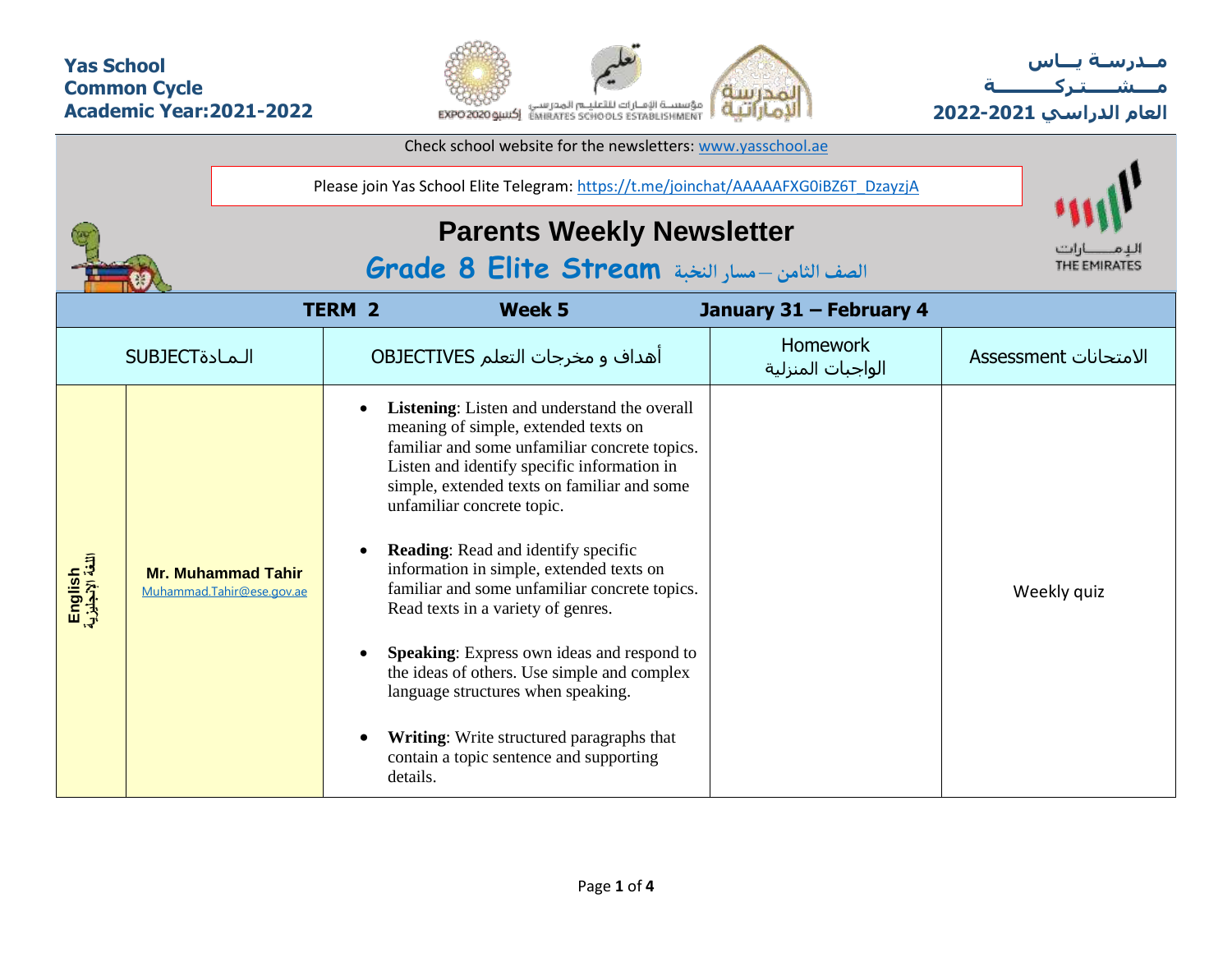| Math<br>الرياضيات       | <b>Mr. Mohammad Bassam</b><br>(8G)<br>mohammadb.hassan@ese.gov.<br>ae | <b>Module 10 - Tools of Geometry</b><br>M10L6 – Locating Points on a Coordinate<br>Plane<br>$M10L7 - Midpoints$ and Bisectors<br>$\bullet$<br><b>Module 11 – Angles and Geometric Figures</b><br>M11L1 - Angles and Congruence<br>$\bullet$<br>$M11L2 - Angle Relations$                                                                                                                                               | Homework will be assigned on<br><b>ALEKS</b> | Weekly pop-Quiz in the<br>following lessons:<br>(M9L6, M9L7, M10L2,<br>M10L3 and M10L4) on<br><b>Thursday 3rd February 2022</b> |
|-------------------------|-----------------------------------------------------------------------|------------------------------------------------------------------------------------------------------------------------------------------------------------------------------------------------------------------------------------------------------------------------------------------------------------------------------------------------------------------------------------------------------------------------|----------------------------------------------|---------------------------------------------------------------------------------------------------------------------------------|
| Math<br>الرياضيات       | <b>Mr. Raju (8E &amp; 8F)</b><br>Nagaraju.Boyina@ese.gov.ae           | Identify points, lines, and planes.<br>$\bullet$<br>Identify intersections of lines and planes.<br>Calculate measures of line segments.<br>Apply the definition of congruent line<br>segments to find missing values.<br>Find the length of a line segment on a<br>$\bullet$<br>number line.<br>Find the distance between two points on the<br>$\bullet$<br>coordinate plane.                                          | Homework will be given ALEKS                 | Weekly Quiz on Thursday (9.4,<br>9.5, 9.6, and 9.7                                                                              |
| <b>Science</b>          | <b>Mr. Carl (8E, 8F, 8G)</b><br>Carl.Addison@ese.gov.ae               | Describe the structure of the atom and its<br>$\bullet$<br>subatomic particles<br>Describe how the atom model has changes<br>$\bullet$<br>over time as discoveries were made<br>Explain what the atomic number and mass<br>number are for an atom<br>Describe what an isotope is and give an<br>$\bullet$<br>example<br>Recall how the periodic table is organized<br>$\bullet$<br>and what groups and periods signify | Module 16 Tasks in LMS                       | Pop Quiz Monday 6tl                                                                                                             |
|                         | المعلم حلمي (بنين)<br>Helmi.Belguesmi@moe.gov.ae                      | •        قراءة: صناعة السّفن الخشبيّة بالإمارات<br>•     كتابة : متى تُخطّط لمستقبلك؟ وكيف؟                                                                                                                                                                                                                                                                                                                            | حل الأنشطة على LMS                           | اختبار قراءة ونحو / اختبار استماع                                                                                               |
| Arabic<br>اللغة العربية | المعلّمة هناء ( بنات+ بنين )<br>Hana.alsuwaidi@ese.gov.ae             | وداعا يا احبائي ( قصة )<br>• جمهورية الهند ( نص معلوماتى )                                                                                                                                                                                                                                                                                                                                                             | حل منصة ألف<br>وإكمال الأنشطة في LMS         | اختبار الاستماع للفصل الدراس <i>ي</i> الثان <i>ي</i><br>المعد من قبل المعلمة                                                    |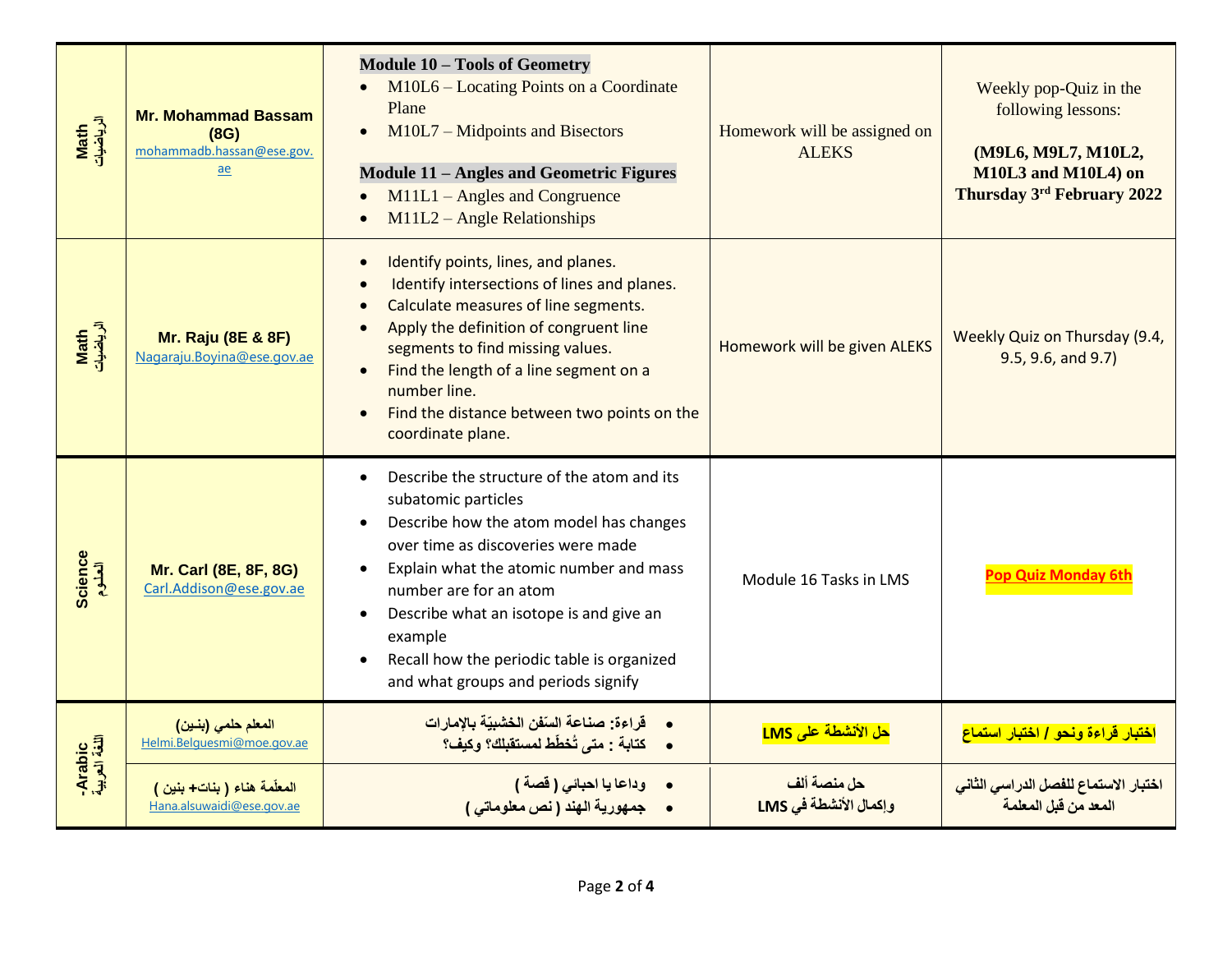| slamic<br>التربية<br>الإسلامية                                                                                 | المعلمة عائشة العلوى (بنات)<br>ayesha.alalawi@ese.gov.ae                  | المد الفر عي<br>فضائل المؤمن                                                                                                                                                 | حل الأنشطة LMS                                                                       |                                                                                  |
|----------------------------------------------------------------------------------------------------------------|---------------------------------------------------------------------------|------------------------------------------------------------------------------------------------------------------------------------------------------------------------------|--------------------------------------------------------------------------------------|----------------------------------------------------------------------------------|
| الدراسات الاجتماعية<br>والتربية الأخلاقية<br>Social Studies + ME                                               | المعلمة جيهان حافظ<br>gihan.hafez@ese.gov.ae                              | 1. درس زايد وحلم الشباب<br>2. ظهور حلف بني ياس كتاب الإمارات تاريخنا                                                                                                         | استكمال المشروع على منصة التعلم<br>الذكي LMS و هو اختيار أحد الدروس<br>وعمل بوربوينت | اختبار إعادة<br>لمن لم يمتحن الاختبار الأول<br>الدولة الأموية والحضارة الإسلامية |
| التصعيم<br>والتكذولوجيا<br>77                                                                                  | المعلمة رولا (8E,8F,8G)<br>rola.mohamed@ese.gov.ae                        | Create basic pictorial drawings.<br>$\overline{\phantom{0}}$<br><b>Create innovative visual representations of</b><br>$\overline{\phantom{0}}$<br>design ideas and concepts. | <b>Self- Learning Unit</b><br><b>Week 5</b>                                          |                                                                                  |
| Drama<br>$\sum_{i=1}^{n}$                                                                                      | المعلم محمود صابر (بنين)<br>mahmoud.hmohamed@ese.gov.<br>$\underline{ae}$ | الأقنعة في فن المسرح                                                                                                                                                         |                                                                                      |                                                                                  |
| Music<br>موسیقی                                                                                                | المعلم سلمان (بنين)<br>Selmen.zenned@ese.gov.ae                           | الفرق الموسيقية أنواعها ومكوناتها (2)                                                                                                                                        |                                                                                      |                                                                                  |
|                                                                                                                | المعلمة رحمه (بنات)<br>Rahma.Mehrez@moe.gov.ae                            | مقام الراست                                                                                                                                                                  |                                                                                      |                                                                                  |
| الفنون البصريةVisual Art<br>المعلمة جيهان + المعلمة فاتن<br>gehan.elhawy@ese.gov.ae<br>Faten.Koussa@ese.gov.ae |                                                                           | درس الرسم و الخط                                                                                                                                                             | استخدم أداة الخط أو أداة القلم الرصاص<br>لرسم خطوط في الرسم التخطيطي                 | قراءة الدرس من خلال كتاب الطالب                                                  |
| 司子<br>cal                                                                                                      | Mr. Wassim (Boys)<br>wassim.khouaja@ese.gov.a<br>$\mathbf{e}$             | <b>ATHLETICS:</b><br><b>Hurdles</b>                                                                                                                                          | <b>SELF LEARNING IN LMS</b>                                                          |                                                                                  |
| <b>Health &amp; Physic</b><br>Education<br>الرياضية والصحية                                                    | <b>Ms. Sabiha (Girls)</b><br>sabiha.alkerwi@ese.gov.ae                    | long jump<br>Performs an effective<br>approach and a competent take-off for the<br>long jump                                                                                 | <b>SELF LEARNING IN LMS</b>                                                          |                                                                                  |